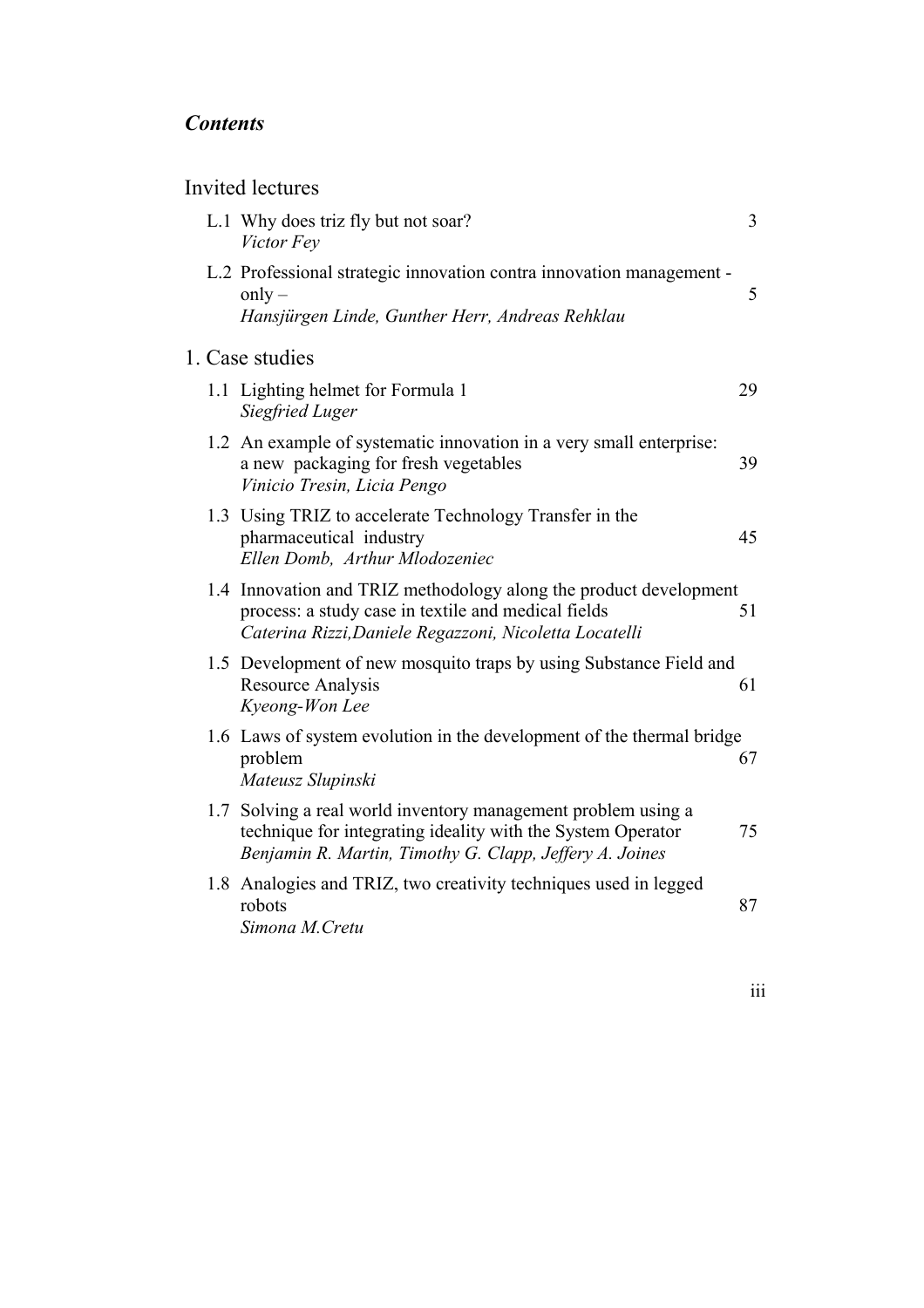|  | 1.9 Value Analysis and TRIZ: parallelism of a new technological<br>culture in Mexico<br>Edgardo Cordova Lopez, Maribel Lastrini Arroyo                              | 97  |
|--|---------------------------------------------------------------------------------------------------------------------------------------------------------------------|-----|
|  | 2. Methods Integration and Interactions                                                                                                                             |     |
|  | 2.1 The next common sense: philosophy-level integration of TRIZ<br>into an integrated business and management innovation process<br>Darrell Mann                    | 109 |
|  | 2.2 Innovation in performance excellence: Eight Paradigms to<br>Performance Excellence (8PPE)<br>Michael S. Slocum                                                  | 119 |
|  | 2.3 The integration and use of TRIZ with other innovation and<br>creativity tools<br>Jack Hipple                                                                    | 131 |
|  | 2.4 Thoughts about the development of individual abilities of<br>human being in the context of TRIZ<br>Jan Campbell                                                 | 141 |
|  | 2.5 TRIZ as a lean thinking tool<br>Sergei Ikovenko, Jim Bradley                                                                                                    | 157 |
|  | 2.6 TRIZ applied to Axiomatic Design, and case study: improving<br>tensile strength of polymer insulator<br>Young Ju Kang, Alexander Skuratovich, Pyeong Kwan Chung | 165 |
|  | 3. Knowledge and Intellectual Property management                                                                                                                   |     |
|  | 3.1 Innovations through enhanced RCA ontological search and TRIZ<br>based reasoning<br>Haibo Duan, Serge Pesetsky, Minyi Zhang                                      | 179 |
|  | 3.2 Knowledge Management and TRIZ: A Model for Knowledge<br>Capitalization and Innovation<br>Guillermo C. Robles, Stephanie Negny, Jean-Marc Le Lann                | 185 |
|  | 3.3 Multilanguage patent analysis and classification<br>Gaetano Cascini, Federico Neri                                                                              | 199 |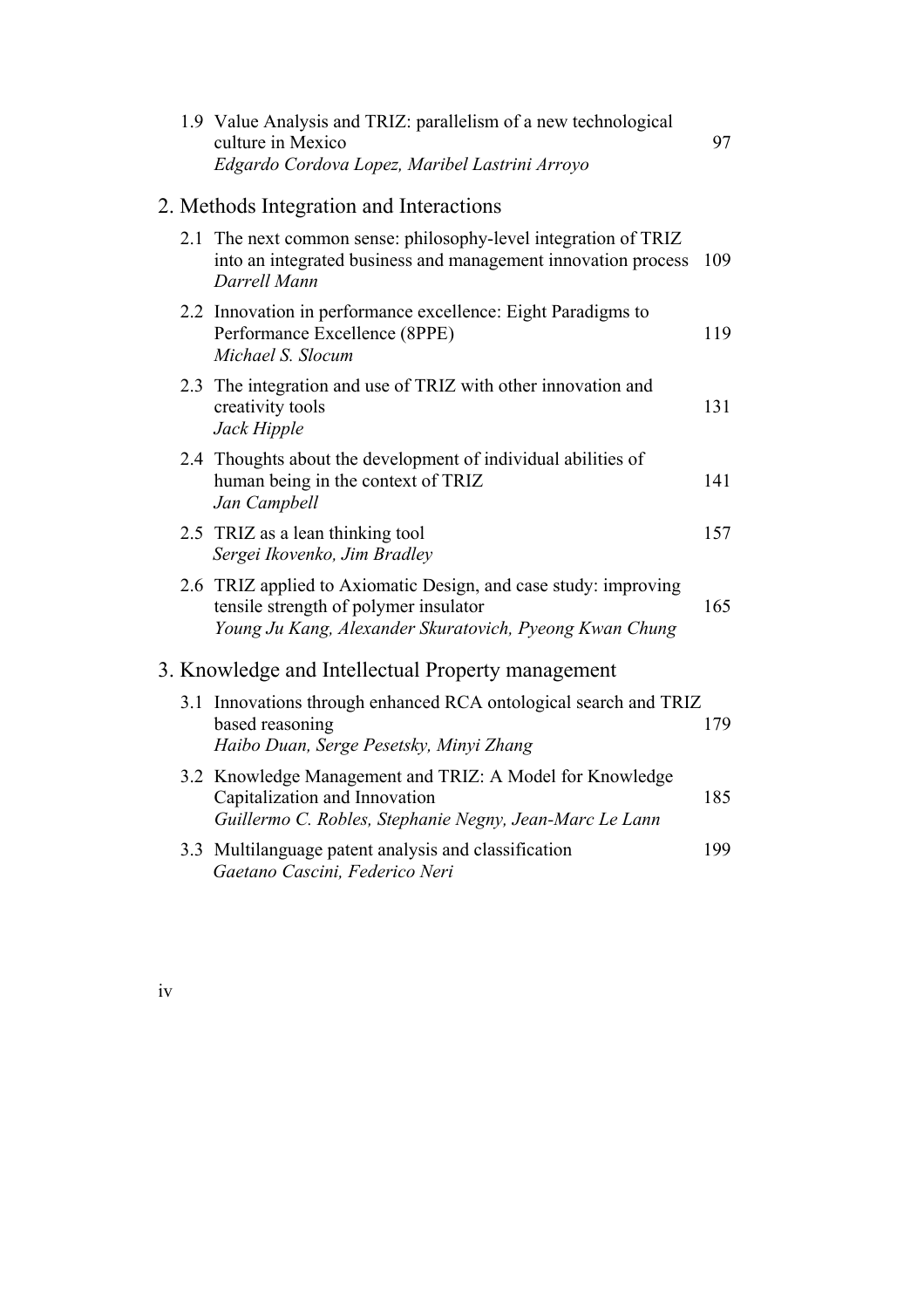|     | 4. Innovation strategies: from SMEs to world wide corporates                                                                                                                |     |
|-----|-----------------------------------------------------------------------------------------------------------------------------------------------------------------------------|-----|
|     | 4.1 TRIZ in small business - competitive advantage<br>Mikael S. Rubin                                                                                                       | 213 |
|     | 4.2 Innovative Enterprise Infrastructure<br>Valeri Souchkov                                                                                                                 | 227 |
|     | 4.3 The role of TRIZ champions: a review of current practice<br>Elies Dekoninck, Paul Frobisher                                                                             | 237 |
|     | 4.4 Selecting of key problems and solution search area in forecasting 247<br>Peter Chuksin                                                                                  |     |
|     | 4.5 Application of TRIZ method to business management activities<br><b>Bernard Monnier</b>                                                                                  | 253 |
|     | 4.6 Improving innovation using TRIZ<br>Paul Frobisher, Elies Dekoninck, Tony Mileham, Julian Vincent                                                                        | 263 |
| 4.7 | The possibility of effective new product planning activities by<br>utilizing "The patterns of technological system evolution"<br>Manabu Sawaguchi                           | 275 |
|     | 5. Development and implementations of TRIZ Theory                                                                                                                           |     |
|     | 5.1 Contribution to early stages analysis: a framework for<br>contradiction's complexity representation<br>Thomas Eltzer, Denis Cavallucci, Philippe Lutz, Nikolai Khomenko | 291 |
|     | 5.2 Patterns in TRIZ Contradiction Matrix: integrated and distributed<br>systems<br>Olga Bogatyreva, Alexander Shillerov, Nikolay Bogatyrev                                 | 305 |
|     | 5.3 Logic of ARIZ<br><b>Vlamidir Petrov</b>                                                                                                                                 | 315 |
|     | 5.4 EMS Models: adaptation of engineering design black-box<br>modeling for use in TRIZ<br>Madara Ogot                                                                       | 333 |
|     | 5.5 USIT operators for solution generation in TRIZ: clearer guide to<br>solution paths<br>Toru Nakagawa                                                                     | 347 |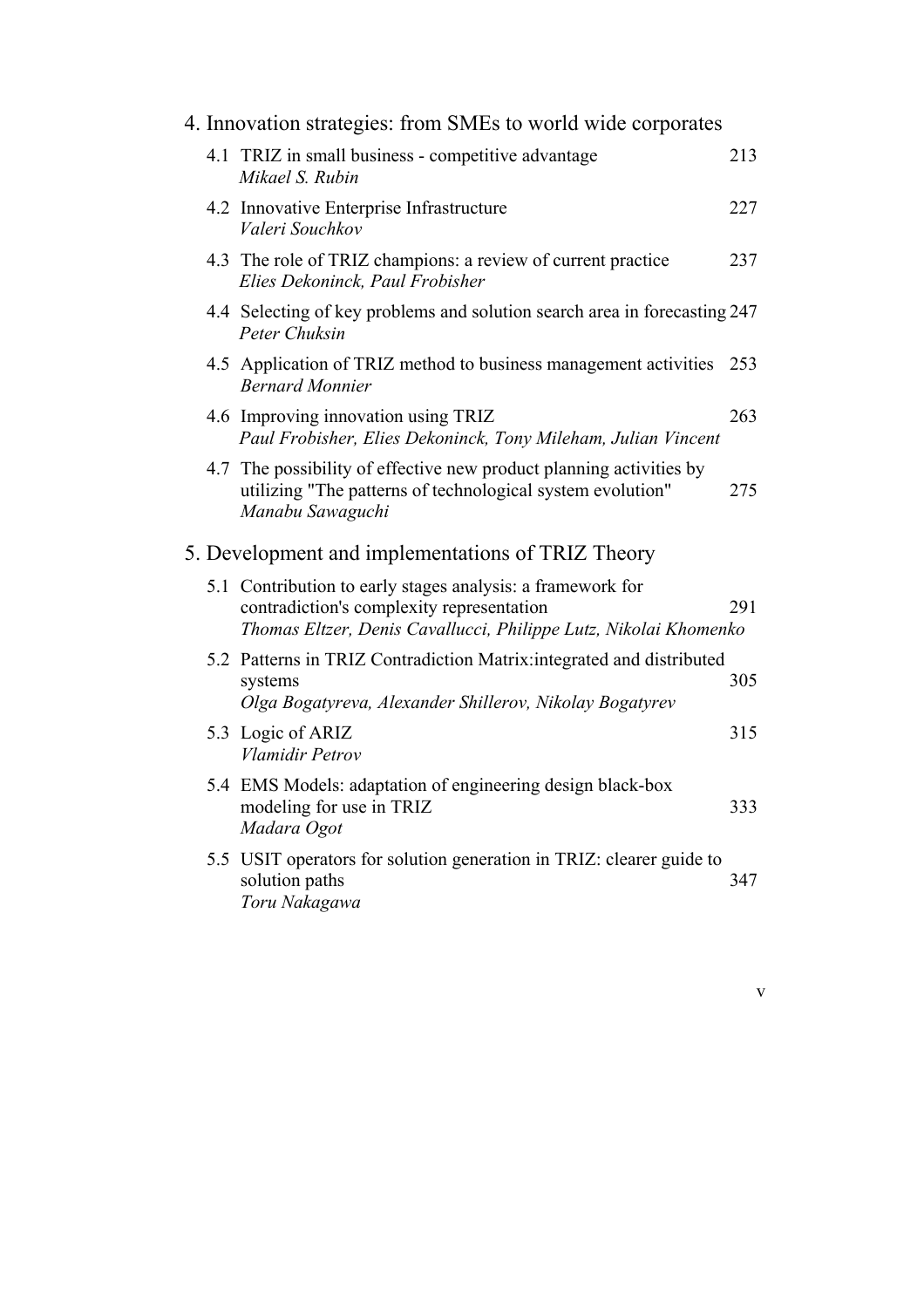| 5.6 Mapping the innovation space one: novel tools for problem<br>definition in product innovation<br>Barry Winkless, John Cooney                                                                           | 365 |
|------------------------------------------------------------------------------------------------------------------------------------------------------------------------------------------------------------|-----|
| 6. TRIZ education                                                                                                                                                                                          |     |
| 6.1 Case studies of TRIZ application in the diploma thesis in<br><b>Technical Universities Czech Republic</b><br>Pavel Jirman, Bohuslav Busov                                                              | 375 |
| 6.2 Training course support fostering methodical product- and<br>process- development by combining TRIZ-Tools and Sustainable<br>Development<br>Jurgen Jantschgi                                           | 383 |
| 7. New opportunities & fields of application                                                                                                                                                               |     |
| 7.1 Monitoring Innovation: an integrated institutionalist approach<br>(comparative framework)<br>Frederic Morand                                                                                           | 397 |
| 7.2 TRIZ and marketing<br>Ludmila N. Semenova                                                                                                                                                              | 411 |
| 7.3 A contribution to history of technology: analyzing Leonardo's<br>textile machines and his inventive process according to TRIZ<br>patterns of evolution,<br>Gaetano Cascini, Davide Russo, Romano Nanni | 419 |
| 7.4 System approach to failures of technical systems<br>Vissarion Sibiriakov, Avraam Seredinski                                                                                                            | 437 |
| 7.5 Medical education optimization by new pioneering training<br>Leonid B. Naumov                                                                                                                          | 445 |
| 7.6 Benchmarking TRIZ in the field of product service systems<br>"PSS"                                                                                                                                     | 461 |
| Ahmad Abdalla, Berthold Bitzer, Danny Morton                                                                                                                                                               |     |
| 7.7 Innovation Mapping: Integration of principles and trends into<br>innovation directions, evolutionary potential and a conflict map<br>Simon Dewulf, Gertjan Otto, Alexei Bogdanov                       | 481 |